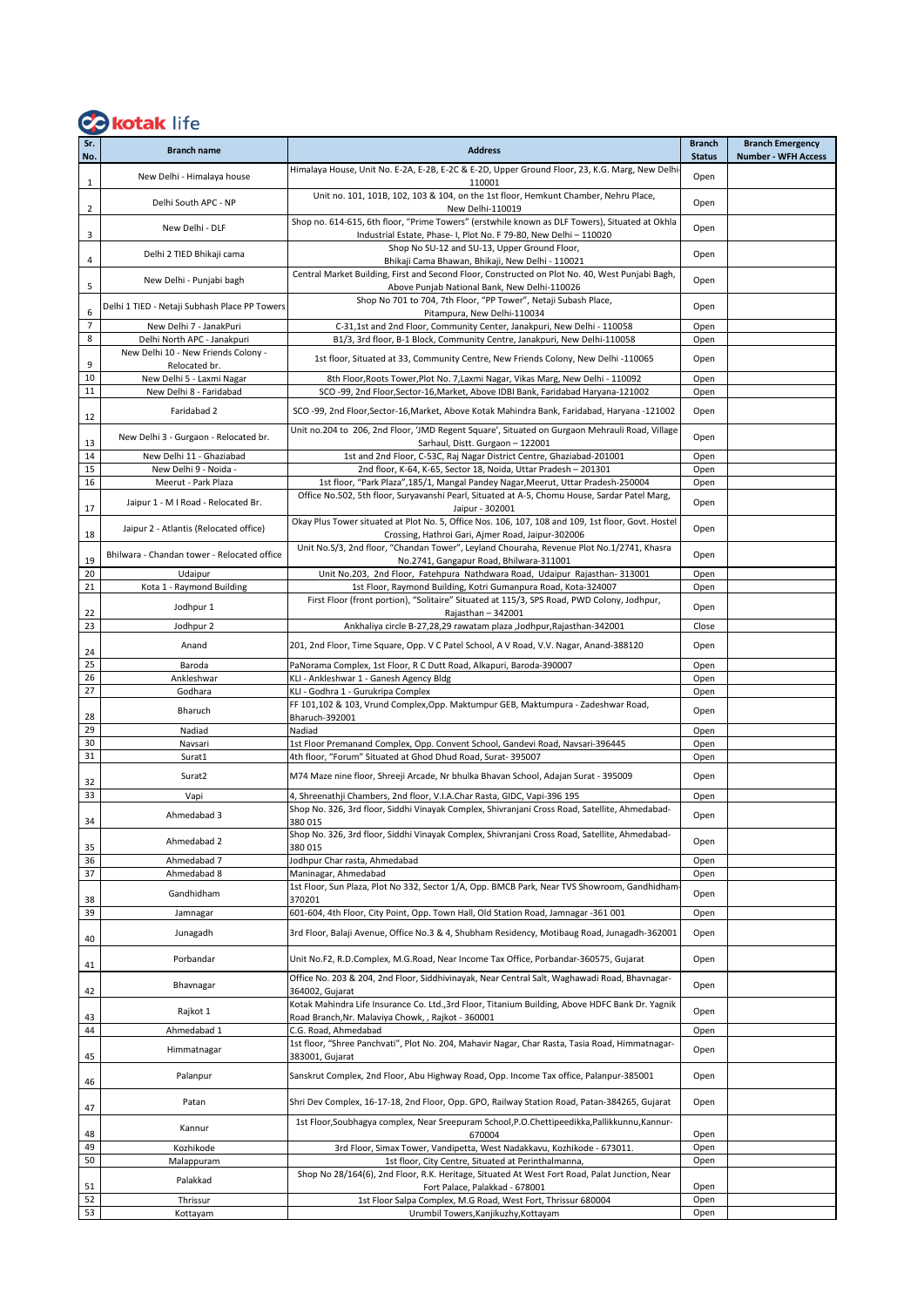|          | Cochin                            | Kotak Life Insurance, 2nd Floor, Chicago Plaza, Rajaji Road, Kochi                                                 | Open |              |
|----------|-----------------------------------|--------------------------------------------------------------------------------------------------------------------|------|--------------|
| 54<br>55 | Thiruvalla                        | Chandrima, 610(3) Third floor, Cross Junction, Thiruvalla, Kerala, 689101                                          | Open |              |
|          |                                   |                                                                                                                    |      |              |
| 56       | Kollam                            | Darusalam Complex, First Floor, Andamukkom, Kollam, Kerala, 691001                                                 | Open |              |
|          |                                   |                                                                                                                    |      |              |
| 57       | Thiruvananthapuram                | Daraa Tower, 2nd floor, Pazhaya Road, Medical College, Trivandrum Trivandrum, Kerala, 695011                       | Open |              |
| 58       | Kilpauk                           | No.156,A-2 Doshi Towers, Ponamallee High Road, Kilpauk,Chennai-600010                                              | Open | 9789917193   |
| 59       |                                   | New No:198, second floor, Satyam, plaza, GST road, Chrompet, Chennai-600044                                        |      |              |
|          | Chrompet                          |                                                                                                                    | Open |              |
|          |                                   |                                                                                                                    |      |              |
| 60       | Ashok Nagar                       | Siva Sakunthalam, New No 41, Old No 17, 1st Floor, 16th Avenue, Ashok nagar Chennai-600083                         | Open |              |
|          |                                   | 1 St Floor, Deepthi Towers, No-639\73, Redhills road, Vinayagapuram, Ambattur, Tiruvallur,                         |      |              |
| 61       | Ambattur                          | Chennai-600053                                                                                                     | Open |              |
| 62       | Velacherry                        |                                                                                                                    |      |              |
|          |                                   | No 30,2nd Floor, NMS Building, 100 Feet Road, Velachery, Chennai-600042                                            | Open |              |
|          |                                   | Kotak Life Insurance, FF4, Subham Square, 1st Floor, No 41/9, 1st Main Road, 1St                                   |      |              |
| 63       | Porur                             | Street, Karambakkam, Porur, Chennai- 600116.                                                                       | Open |              |
|          |                                   |                                                                                                                    |      |              |
| 64       | Egmore                            | 2nd Floor, No. 45, Ceebros Centre, Monteith Road, Egmore, Chennai, Tamil Nadu 600008                               | open | 9566067550   |
|          |                                   |                                                                                                                    |      | 8754535020 & |
|          |                                   |                                                                                                                    |      |              |
| 65       | Teynampet                         | Neeladri Building, 2nd Floor, No.9, Cenatoph Road, Teynampet, Chennai-600 018.                                     | Open | 9789976599   |
|          |                                   |                                                                                                                    |      |              |
| 66       | Mylapore                          | 5th floor Raja Rajeswari Towers No 51 Dr Radhakrishna Salai Mylapore Chennai 600004                                | Open | 9094343325   |
| 67       | Perambur                          | No 99/77, 1 St Floor, Lakshmi Ram, Perambur Main Road, Perambur, Chennai-600011                                    |      | 7299540825   |
|          |                                   |                                                                                                                    | Open |              |
|          |                                   | 2nd Floor, No 110, Adyar bakery Building, Sardar Patel Road, Adyar,                                                |      |              |
| 68       | Adyar                             | Chennai - 600020.                                                                                                  | Open | 9710903235   |
| 69       | CHDS - Tnagar                     | old no 27, new no 55,4th floor, venkatanarayanan road, t nagar chennai -600017                                     | Open | 9789900196   |
|          |                                   | No:500, Shri Gujarat Samaj Building, RS Puram, Mettupalayam Road, Vadakovai, Coimbatore-                           |      |              |
|          |                                   |                                                                                                                    |      |              |
| 70       | Vadakovai                         | 641002.                                                                                                            | Open |              |
| 71       | R S Puram                         | No:43B, Shri Abhirami Towers, Cowley Brown Road, RS Puram, Coimbatore-641002.                                      | Open |              |
| 72       | Erode-1                           | No.4, Chinnamuthu street, PSK Towers, 2nd Floor, Erode-638011                                                      | Open |              |
| 73       | Pudukkottai-1                     | 1stFloor, T.S No:1396, North Main Street, Opp to DMK office, Pudukkottai-622001                                    | Open | 8508362629   |
| 74       |                                   |                                                                                                                    |      |              |
|          | Salem-1                           | Srivaranya Towers, 2nd Floor, Brindhavan Road, Salem-636004                                                        | Open |              |
| 75       | Tanjore-1                         | No:31, 1st floor, Nanjikottai Road, Marys Corner, Thanjavur - 613001                                               | Open |              |
|          |                                   |                                                                                                                    |      |              |
| 76       | Tiruvarur-1                       | 1St Floor, "Keen Plaza" Situated At 85, South Main Road, Tiruvarur, Tamil nadu - 610 001.                          | Open | 8508362629   |
|          |                                   |                                                                                                                    |      |              |
|          |                                   |                                                                                                                    |      |              |
| 77       | Trichy-1                          | No 15, PLA Plaza, 2nd & 3rd Floor, Municipal Office Road, Cantonment, Trichy-620001, India                         | Open |              |
| 78       | Trichy-2                          | 1st floor, GVR complex, 6A, Lawsons Road, Cantonment, Trichy -620001                                               | Open |              |
|          |                                   | Shop No 2 Door No 336/2-3, II Floor, May Flower Valencia, Nava India busstop, Avinashi                             |      |              |
| 79       | CB4S - Avinashi road              | road,Coimbatore-6,TN.                                                                                              |      |              |
|          |                                   |                                                                                                                    | Open |              |
| 80       | Madurai-1                         | 2nd Floor, Nandhini, 48, By-pass Road, Madurai-625010, India                                                       | Open |              |
| 81       | Pondicherry-1                     | No.13, SJ Modern tower, Vallalar Salai, Kamaraj Nagar, Pondicherry - 605011                                        | Open |              |
|          |                                   | NO.1 A,LION ARCADE, 3DR FLOOR, SINDUPOONDURAI WEST STREET, MADURAI ROAD,                                           |      |              |
| 82       | Tirunelveli-1                     | TIRUNELVELI 627001                                                                                                 | Open |              |
|          |                                   |                                                                                                                    |      |              |
|          |                                   |                                                                                                                    |      | 9566356451   |
| 83       | Madurai 2                         | HIG No 12, Anna Nagar, Midas Showroom 2nd Floor, Opp to Golcha Complex, Madurai - 625020                           | Open |              |
|          |                                   | A One House Building   1st floor   Near Basia Bhawan   Hansi Road                                                  |      |              |
| 84       | KLI - Bhiwani 1 - KA              | Bhiwani   Haryana   127021                                                                                         | Open | Yes          |
| 85       |                                   | S.C.O. 91-1st Floor   PLA Market   Near Oriental Bank of Commerce   Hisar                                          |      |              |
|          | KLI - Hissar - Urban Estate       |                                                                                                                    | Open | Yes          |
| 86       | KLI - Jind 2 - KA                 | 2nd Floor   SCO-18   District Shopping Center   Jind-126102   Haryana                                              | Open | Yes          |
|          |                                   | Meet Complex ,1st Floor, Plot No. 87-88/8,                                                                         |      |              |
|          |                                   |                                                                                                                    |      |              |
|          | KLI - Narwana 2 - Meet Complex    |                                                                                                                    | Open | Yes          |
| 87       |                                   | Bus Stand Road, Nehru Park, Narwana Pin-126116                                                                     |      |              |
|          | KLI - Sirsa 2 - Dabwali Road      | Unit No. 16/104, 16/192   2nd Floor   Bachan Singh Tower                                                           | Open | Yes          |
| 88       |                                   | Near Lal Batti Chowk Dabwali Road Sirsa-125055(Haryana                                                             |      |              |
| 89       | KLI - New Delhi 14 - Bahadurgarh  | 2nd floor, Shyam Ji Complex Bahadurgarh-124507                                                                     | Open | Yes          |
| 90       | KLI - Rohtak 1 - Subhash Road     | 5th Subhash Road   1st & 2nd Floor   Opp All India Radio   Rohtak-124001                                           | Open | Yes          |
|          |                                   | Office No. 302-303, 3rd Floor, Ashoka Complex, Situated at 127/23,                                                 |      |              |
|          | KLI - Rohtak 2                    |                                                                                                                    | Open | No           |
| 91       |                                   | Delhi Road, Opp. Myna Complex, Rohtak-124001.                                                                      |      |              |
| 92       | KLI - Bhatinda 1 - Mall Road      | 2032-A, 2 Nd Floor, Gees Mall, Mall Road, Above Sports Station, Bathinda-151001                                    | Open | Yes          |
|          |                                   |                                                                                                                    |      |              |
| 93       | KLI - Ludhiana 1 - Surya Tower    | SCO #108, Surya Towers, 5th Floor, Mall Road, Above Bombay Store, Ludhiana-141001                                  | Open | Yes          |
| 94       | KLI - Patiala 1 - Chhoti Baradari | SCO 11 / Second Floor / ChottiBaradari / Patiala -147001                                                           | Open | Yes          |
|          |                                   |                                                                                                                    |      |              |
|          | KLI - Dehradun 1 - Chanakya Tower | Shri Krishana Tower Plot No 159/129/96 2 <sup>nd</sup> Floor Ballupur Road ,Chakrata Road Dehradun                 | Open | Yes          |
| 95       |                                   | Uttarakhand                                                                                                        |      |              |
| 96       | KLI - Yamunanagar 1 - Jagadhari   | Sco 134, 2 <sup>nd</sup> Floor, Sector-17, Jagdhari, Yamuna Nagar- 135001                                          | Open | No           |
|          |                                   |                                                                                                                    |      |              |
| 97       | KLI - Saharanpur 1 - Court Road   | SCO: 4-5, 2nd Floor, Parsvnath Plaza Court Road, Saharanpur (U.P)-247001                                           | Open | Yes          |
|          | KLI - Karnal 3 - Urban Estate     | Kotak Mahindra Life Insurance Company Limited Sco-13,14 Sec-08, Karnal, Haryana Pin code                           | Open | Yes          |
| 98       |                                   | 132001 Contact No-01842230011 Mob-9996900405                                                                       |      |              |
|          |                                   | SCO - 35, 2nd Floor, District Shopping Complex,                                                                    |      |              |
| 99       | KLI - Amritsar 1 - Ranjit Avenue  | Ranjeet Avenue, Armitsar, Punjab 143001                                                                            | Open | Yes          |
|          |                                   |                                                                                                                    |      |              |
| 100      | KLI - Gurdaspur 1 - Jail Road     | 2nd floor AP towers jail road Gurdaspur                                                                            | Open | Yes          |
| 101      | KLI - Jalandhar 1 - G T Road      | 2nd floor Arora Prime tower GT road Janaldhar                                                                      | Open | Yes          |
| 102      | KLI - Jammu 1 - Rail Head Complex | KLI - Jammu 1 - Rail Head Complex                                                                                  | Open |              |
| 103      | KLI - Pathankot 1 - Patel Chowk   | B-5, Improvement Trust, 2nd Floor, Above ICICI Bank.                                                               | Open | Yes          |
|          |                                   | MCK 1025/11, Opp Old Octroy, Kurukshetra Road,                                                                     |      |              |
|          | KLI - Kaithal 1 - Kurushetra Road |                                                                                                                    | Open | Yes          |
| 104      |                                   | Kaithal - 136027 (Haryana)                                                                                         |      |              |
| 105      | KLI - Narwana 1 - Railway Road    | DSS-3,1st Floor, Hudda Market, Railway road, Narwana - 126116 (Haryana)                                            | Open | Yes          |
| 106      | KLI - Karnal 1 - Sector 12        | SCO - 250 1ST Floor, Mini Secretrait, Sec-12, Karnal - 132001 (Haryana)                                            | Open | Yes          |
| 107      | KLI - Panipat 1 - Garg Complex    | 1ST FLOOR , GARG COMPLEX, ADJACENT TO HOTEL GOLD, PANIPAT - 132103(Haryana)                                        | Open | Yes          |
|          |                                   |                                                                                                                    |      |              |
| 108      | KLI - Chandigarh 1 - Sector 9     | Sco 141-142 2nd Floor Sec 9C Chandigarh                                                                            | Open | Yes          |
| 109      | KLI - Kurushetra 1 - Sector 17    | Sco20 sec 17 near LIC building Kurukshetra                                                                         | Open | Yes          |
|          |                                   | (Branch Ops   Kotak Life Insurance   Shimla                                                                        |      |              |
| 110      | Shimla                            | Hotel Himland East I 3rd Floor I Circular Road, Shimla-171001                                                      | Open | Yes          |
| 111      | KLI - Chandigarh 2 - Sector 35-B  | SCO 359-360, 2nd floor, Sec 35B, Chandigarh - 160035                                                               | Open | Yes          |
|          |                                   |                                                                                                                    |      |              |
| 112      | KLI - Hissar 2 - D H S Road       | Sector 13, Above Easy Day Tosham Road, Hissar 125001                                                               | Open | No           |
| 113      | Kalyan                            | Office no. 12 to 14, 2nd Floor, Saraswati Building, Above HDFC Bank, Santoshi Mata Road,<br>Kalyan(W) Thane-421301 | Open |              |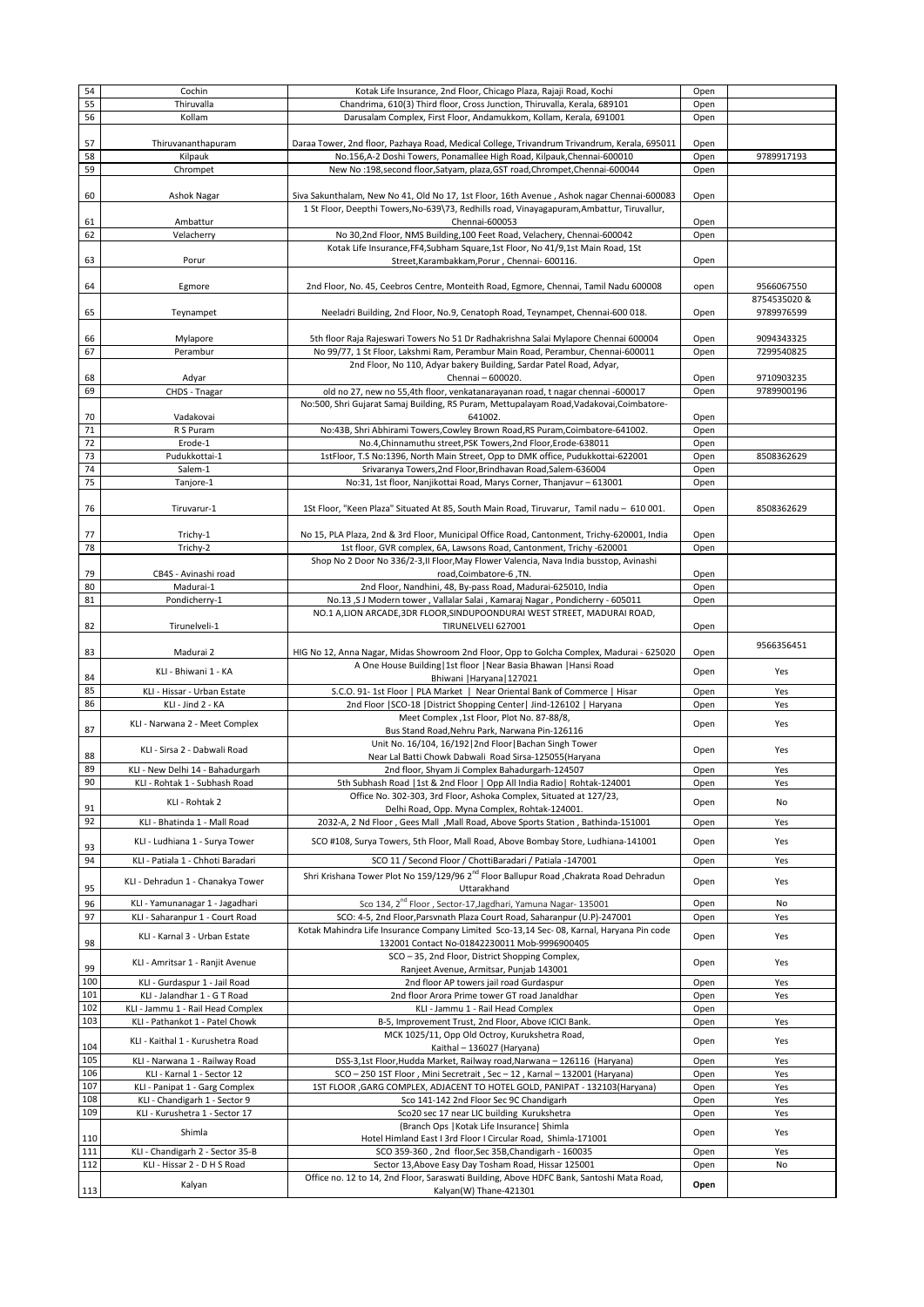| 114        | Thane 2                       | Kotak Mahindra life Insurance Company Limited, Office No.702, Pushpamangal Complex,<br>Building No.1, Adjacent to Babubhai Petrol Pump, Thane-400061                                | Open          |             |
|------------|-------------------------------|-------------------------------------------------------------------------------------------------------------------------------------------------------------------------------------|---------------|-------------|
|            | Vashi                         | Office No.102 and 103, Persepolis Building, Plot No.74, Sector - 17, Vashi, Navi Mumbai - 400                                                                                       | Open          |             |
| 115        | Vashi-APC                     | 703<br>Office No. 208 & 209, Presipolis Premises Co-op Soc. Ltd., Plot No. 74, Sector-17, Vashi, Navi                                                                               | Open          |             |
| 116        | Nagpur                        | Mumbai- 400 703<br>Lotus Commercial, 3rd Floor, Plot No.5, Gorepeth Layout, (Between Law and Coffee House                                                                           | Open          |             |
| 117        | Nasik 1                       | square, WHC Road, Dharampeth, Nagpur-440010.<br>1st Floor, Riddhi Park, Tilak wadi corner, Sharanpur Road, opp Manorath hotel Nasik-422002                                          | Open          |             |
| 118        | Nasik - APC                   | Office no. 101 & 102, 1st floor, "Shree Ganesh Elite", Situated at SN 605 2/2 FP no 131 TPS II,                                                                                     |               |             |
| 119        |                               | Ahilyadevi Holkar Marg, Nasik - 422 002<br>711 /C, 3rd floor, Multi Planet, Opp Kumar Pacific Mall, Shankar Seth Road, Pune, Maharashtra                                            | Open          |             |
| 120<br>121 | Swargate<br>Pune Pimpri - APC | 411038<br>Unit No 401 & 402, 4th floor, Deluxe Fortune, Deluxe Chowk, Pimpri, Pune - 411018                                                                                         | Open<br>Open  |             |
|            | Sohrab Hall -APC              | Unit No. 601 to 602, 6th Floor, Sohrab Hall, Opp. Jehangir Hospital, 21 Sasoon Road, Pune -                                                                                         | Open          |             |
| 122        | Panvel                        | 411001.<br>Unit No.1 to 4, 1st Floor, Melody Tower, Plot No.19, Sector No. 15A, Station Road, New Panvel -                                                                          |               |             |
| 123<br>124 | Aundh                         | 410206, Maharashtra<br>Unit Nos. 6 & 7,2nd flr, 'L - Square', Plot No. 8, Sanghvi Nagar, Aundh, Pune - 411 007                                                                      | Open<br>Open  |             |
| 125        | Andheri 3                     | Gr. Floor, Chintamani Plaza, Andheri Kurla road, Chakala, Andheri (E), Mumbai - 400 099                                                                                             | Open          |             |
|            | Andheri 5                     | Kotak Mahindra life Insurance Company Limited, 5th Floor, Chintamani Plaza, Andheri Kurla                                                                                           | Open          |             |
| 126        | Nariman Point                 | road, Chakala, Andheri (E), Mumbai - 400 099<br>Kotak Mahindra life Insurance Company Limited ,1st Floor,Bakhtawar Building, Ramnath Goenka                                         | Open          |             |
| 127        |                               | Marg, Nariman Point, Mumbai - 400021<br>Office No. 201 - 203, 2nd Floor, C wing, Chandan Valley, Opp. Shiwar Garden, Mira Bhayendar                                                 |               |             |
| 128        | Bhayendar                     | Road, Mira Road East, Thane 401107<br>Unit No.503-505,5th Floor, Victory Park, Junction of Chandavarkar Lane and Roshan Nagar,                                                      | Open          |             |
| 129        | Borivali                      | Borivali West, Mumbai-400092                                                                                                                                                        | Open          |             |
| 130        | Malad<br>Borivali-APC         | 1st Floor, 'M' Bldg, Above Dmart, Link Road, Malad (W), Mumbai-400 053.<br>1st floor, "Tiara" Situated Off Chandavarkar Lane, Maharashtra Nagar, Borivali (W), Mumbai- 400          | Open<br>Open  |             |
| 131        |                               | 092<br>Kotak Life Insurance Pvt Ltd, Office no 01, 3rd Floor, Anupama Annapolis, Aarey Road, Near                                                                                   |               |             |
| 132<br>133 | Goregaon - APC<br>Thane 1     | reailway Station Mumbai 400063.<br>1st floor, Venus Tower, L.B.S. Road, Three petrol pump, Naupada, Thane (W) - 400602                                                              | Open<br>Open  |             |
|            | Chembur                       | Unit No. 1, 1st Floor, Building No. 9 known as "Sakhi House", Situated at Corporate Park, Sion                                                                                      | Open          |             |
| 134        | Mulund                        | Trombay Road, Chembur, Mumbai, Maharashtra - 400071<br>Sagar Garden Co-op-Soc Ltd, C-102, 1st floor, Opp Duncan Co., 161 L.B.S. Marg, Mulund (w),                                   | Open          |             |
| 135        |                               | Mumbai-400080<br>Shop no. 201, 2nd floor, "Neelyog Square" Situated at R. B. Mehta Road, Ghatkopar (E), Mumbai                                                                      |               |             |
| 136<br>137 | Ghatkopar-APC<br>Kolhapur     | $-400075$<br>Insignia Building, 2nd floor, Opp Fire Station, Tararani Chowk, Kolhapur 416003                                                                                        | Open<br>Open  |             |
|            |                               |                                                                                                                                                                                     |               |             |
|            |                               |                                                                                                                                                                                     |               |             |
| 138        | Aurangabad                    | Kandi Towers, 1st flr, CTS no. 12995, Next to Indusind Bank, Jalna Road, Aurangabad-431 001                                                                                         | Open          |             |
| 139        | Sangli<br>Ghatkopar           | 1st Floor, Diwan Niketan, 313 Radhakrishna Wasahat, Near ST Stand, Sangli-416416<br>Kotak Mahindra Life Insurance Company Ltd., Unit No.302, 3rd Floor, SAI HERITAGE, , Tilak Road, | Open<br>Close |             |
| 140        |                               | Ghatkopar(E), Mumbai-400 077.<br>1st Floor, Above Federal Bank,                                                                                                                     | Open          |             |
| 141        | Agatala                       | Jagannath Bari Road, Agartala, Tripura (west), PIN - 799001<br>Kotak Life Insurance, 1st floor Above Federal Bank, B.O.C                                                            |               |             |
| 142        | Bongaigaon                    | Gate Chapaguri Road, Bongaigaon Pin-783380<br>1st Floor city Tower HS road, Near Panchvati Restuarent,                                                                              | Open          |             |
| 143        | Dibrugarh                     | Dibrugarh, 786001, Assam<br>2nd Floor Jain Complex Opp Mizoram House Guwahati Shillong Road Guwahati - 781005 Assam                                                                 | Open          |             |
| 144        | Guwahati 01                   | India                                                                                                                                                                               | Open          |             |
| 145        | Guwahati 02                   | Kotak Life Insurance 3rd floor RD Enclave above Manik chand jewelry GS Road Christian Basti<br>Guwahati 781005                                                                      | Open          |             |
| 146        | Jorhat 01                     | Shubham Chambers 2nd floor, Gar ALI Jorhat-785001<br>KOTAK LIFE INSURANCE,                                                                                                          | Open          |             |
| 147        | Jorhat 02                     | JORHAT 2, PRESIDENT TOWER, SECOND FLOOR. THANA ROAD JORHAT-785001                                                                                                                   | Open          |             |
| 148        | Nagaon                        | Panigaon Chariali, Above Woodcraft, P.O Itachali, Pin No 782003, Nagaon(Assam)<br>KOTAK LIFE INSURANCE, 2ND FLOOR. ABOVE HDFC BANK, B.G. ROAD, SIBSAGAR, ASSAM, PIN-                | Open<br>Open  |             |
| 149        | Sivasagar                     | 785640<br>2nd Floor, Barik Point, Park Side, DLI Compound, Near BSNL Office                                                                                                         |               |             |
| 150        | Shillong                      | Shillong, 793001, Meghalaya                                                                                                                                                         | Close         |             |
| 151<br>152 | Silchar<br>Siliguri           | 2nd Floor, Shobhana Super Market, Rangirkhari, Silchar, Assam, India, Pin - 788005<br>3rd Floor, Saturns', Sevoke Road, Near KFC, Above Federal Bank, Siliguri-734001               | Open<br>Open  |             |
| 153        | Tinsukia                      | Farista Complex, 1st Floor, Rangagora Road, Opp. Guijan Auto Stand, Tinsukia - 786125, Assam                                                                                        | Open          |             |
| 154        | Tezpur                        | Kunj bhawan, 3rd floor ,A.H road,near iddgah masjid, tezpur dist-sonitpur,Assam, pin -784001                                                                                        | Open          |             |
| 155        | Ananthpur                     | 2nd floor, "Gireesh Towers", Situated at 12-2-940, Anantapur, Andhra Pradesh - 515 001                                                                                              | OPEN          | <b>BLUE</b> |
| 156        | Rajamundry                    | Door no:79-19-4/2 1st Floor, "Pokala Plaza", Situated at Mallina Nagar, Mandavalli Vari Street,<br>Tilak Road, Rajahmundry, Andhra Pradesh - 533 103                                | <b>OPEN</b>   | <b>BLUE</b> |
| 157        | Tirupati                      | Shop no. 2, 2nd floor, "Surya Sai Plaza", Situated at V V Mahal Road, Tirupathi - 517501                                                                                            | <b>OPEN</b>   | <b>BLUE</b> |
|            |                               | Laxmi's Royal Plaza, Unit Nos.201 & 203, 2nd floor, Do.No.48-14-116 & 48-14-116/1, Allipuram                                                                                        | <b>OPEN</b>   |             |
| 158        | Vishakapatnam                 | ward, Rama Talkies Road, Visakhapatnam-530013<br>No. 2B on the 2nd Floor, "ISNAR PLAZA", Main Road, Dwarakanagar, Visakhapatnam-530016,                                             |               | <b>BLUE</b> |
| 159        | Vishakapatnam                 | Andhra Pradesh<br>Shop No.1 & 2, 2nd Floor, Amar Empire, Situated at Reliance Digital, Goaves, C.T.S. No. 5697/A1 &                                                                 | OPEN          | <b>BLUE</b> |
| 160        | Belgaum                       | /5696/B, Belgaum 590 005<br>1st floor, Kalburgi LAND MARK, Situated Near IB Girls High School Road, Deshpande Nagar, Hubli-                                                         | OPEN          | <b>BLUE</b> |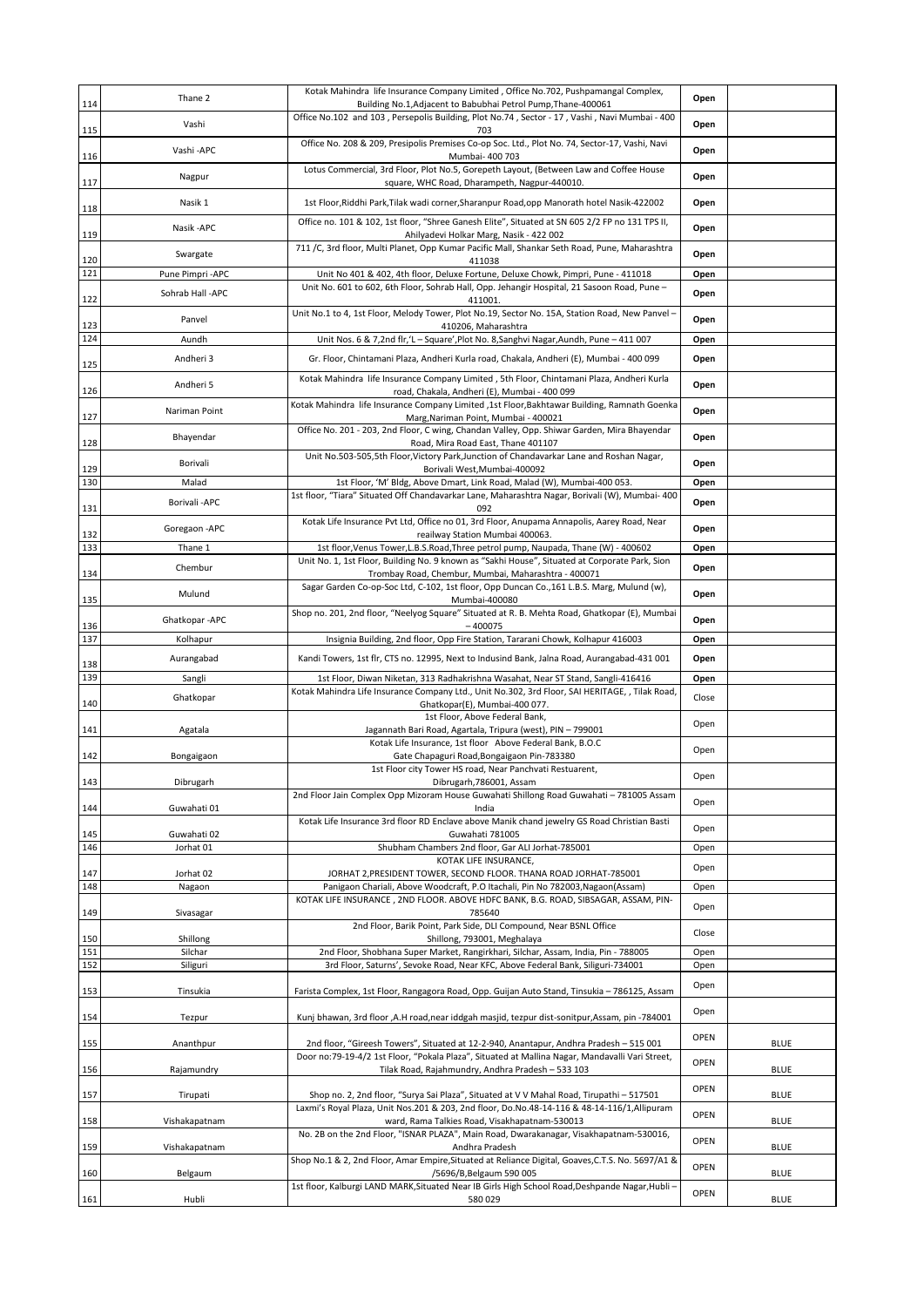|            |                                                      | 2nd floor, "Veerabhadreshwara Complex" Situated at Banashankari Nilaya,                                                                                                                                 | <b>OPEN</b>  |                                |
|------------|------------------------------------------------------|---------------------------------------------------------------------------------------------------------------------------------------------------------------------------------------------------------|--------------|--------------------------------|
| 162<br>163 | Shimoga<br><b>Bangalore Residency</b>                | Kuvempu Road, Shimoga, Karnataka - 577 201<br>102/104, Cears Plaza, 136, Residency Road, Bangalore-560025.                                                                                              | <b>OPEN</b>  | <b>BLUE</b><br><b>BLUE</b>     |
| 164        | Bangalore Rajajinagar                                | "S L L R Mansion", Ground Floor, #18, (new 46/8) 12th Main, 1st Block, Rajajinagar, Bangalore-<br>560010                                                                                                | OPEN         | <b>BLUE</b>                    |
| 165        | Bangalore Indiranagar                                | 2nd Floor, Site No. 2013, Situated at Hal II stage, Indira Nagar, 100 Feet Road, Bangalore-560038.                                                                                                      | <b>OPEN</b>  | <b>BLUE</b>                    |
| 166        | Bangalore Jayanagar Tied                             | 1st Floor, Shubhashri Pride, No. 41 (Old no. 10), South End Road, Besides Bharthi Nursing<br>Home, Jayanagar, Bangalore- 560082                                                                         | <b>OPEN</b>  | <b>BLUE</b>                    |
| 167        | Bangalore Jayanagar APC                              | 3rd floor, ""I" Planet, Situated at Plot no.277/27 (old), Present municipal No.27, Ashoka Pillar<br>Road, 100 Feet Road, Jayanagar, Bangalore, Karnataka - 560011.                                      | <b>OPEN</b>  | <b>BLUE</b>                    |
| 168        | Bangalore Vijaynagar APC                             | Shop no. 1557, 1st floor, "UJJNI Pegasus" Situated at 8th Cross Opposite to BMTC Bus Depot,<br>Next to Gurushree Nursing home , Chandra Layout, Bangalore - 560 040                                     | <b>OPEN</b>  | <b>BLUE</b>                    |
| 169        | Bangalore Sahakarnagar APC                           | Shop no. 2759, 2nd floor in the E Block, "Pragathi" situated at Sahakarnagar, District: Bangalore<br>Urban, Bangalore - 560 088 State: Karnataka                                                        | <b>OPEN</b>  | <b>BLUE</b>                    |
| 170        | Bangalore HSR layout APC                             | 1st floor, "337" Situated at 27th Main Road, HSR layout, Sector II, Bangalore - 560102                                                                                                                  | OPEN         | <b>BLUE</b>                    |
| 171        | Bangalore Nagarbhavi Tied                            | 1st floor, Situated above Above AXIS BANK, 7, Kandhaya Nagar, Nagarbhavi,<br>Bengaluru, Karnataka 560072                                                                                                | <b>OPEN</b>  | <b>BLUE</b>                    |
| 172        | Bangalore Whitefied APC                              | 1st floor, "VMR Complex", Situated above AXIS BANK, 309, Thubarahathi,<br>Whitefield, Bangalore - 560066                                                                                                | OPEN         | <b>BLUE</b>                    |
| 173        | Bangalore Rajajinagar APC                            | Rajajinagar Opp Kadamba Hotel Bangalore                                                                                                                                                                 | <b>OPEN</b>  | <b>BLUE</b>                    |
| 174        | Mysore                                               | 1st Floor, Sharada Platina, Clock Tower Square, Mysore 570 001                                                                                                                                          | <b>OPEN</b>  | <b>BLUE</b>                    |
| 175        | Guntur                                               | 3rd floor, 4-4-66 Ramannapet, Chandramouli nagar, Guntur, AP - 522 007                                                                                                                                  | <b>OPEN</b>  | <b>BLUE</b>                    |
| 176        | Nellore                                              | Kaizen Heights, 2nd floor, No. 16/2/230, Gandhi Nagar, Pogathota, Nellore-524001.<br>First Floor, DR.NO. 59A-8/8-6B1, Above Coffee Day shop, Gurunanak Colony, Vijayawada -                             | OPEN         | <b>BLUE</b>                    |
| 177        | Vijayawad                                            | 520008                                                                                                                                                                                                  | OPEN         | <b>BLUE</b>                    |
| 178        | Vijayawad                                            | #74-1-2, 1st Floor, GVR Plaza, Opp Autonagar Bus Terminal, Krishnanagar, Vijayawada - 520007                                                                                                            | <b>OPEN</b>  | <b>BLUE</b>                    |
| 179        | Panjim                                               | Shop No. 503 and 504, 5th floor, "Gera Imperium - 2", Situated at Patto Plaza, Panaji, Goa -<br>403001                                                                                                  | <b>OPEN</b>  | <b>BLUE</b>                    |
| 180        | Mangalore 2                                          | Office no. 302,3RD FLOOR INLAND AVENUE , M.G ROAD, KODIALBAIL, MANGALORE -575003                                                                                                                        | OPEN         | <b>BLUE</b>                    |
|            | Margao                                               | E - 102, 1st floor, "OSIA COMMERCIAL ARCADE", Situated near SGPDA Market Complex,<br>Margao, Goa - 403 601                                                                                              | <b>OPEN</b>  | <b>BLUE</b>                    |
| 181<br>182 | Mangaore 1                                           | Office no. 3F0705 & 3F0706, 3rd floor, "Fortune". Falnir, Mangalore-575001.                                                                                                                             | OPEN         | <b>BLUE</b>                    |
| 183        | Warangal                                             | Kotak Life Insurance, 1st Floor, Green Square Plaza, OPP: Public Gardens, Hanamakonda,<br>Warangal-506001.                                                                                              | <b>OPEN</b>  | <b>BLUE</b>                    |
| 184        | Udupi                                                | 1st Floor, "Shyamala Complex", Situated at 10-3-24 & 10-3-25, Corporation Bank Road,<br>Badagupete, Udupi, Karnataka - 576 101                                                                          | <b>OPEN</b>  | <b>BLUE</b>                    |
| 185        | Hyderabad                                            | 1st Floor, Park View Building, 8-1-8, Sarojini Devi Road, Secunderabad-500003.                                                                                                                          | <b>OPEN</b>  | <b>BLUE</b>                    |
|            |                                                      | Al Samad Complex, 3-6-12 & 13, 3rd floor, Liberty Road, Opp. TTD Bhavan, Himayatnagar,                                                                                                                  | <b>OPEN</b>  |                                |
| 186        | Hyderabad                                            | Hyderabad-500029<br>Unit NO. 404, 4th floor, Fortune Signature, Situated on Plot No: 33, Survey No: 145,                                                                                                |              | <b>BLUE</b>                    |
| 187        | Hyderabad                                            | Kukatpally, Nizampet Road, Hyderabad, Telangana - 500 072<br>Unit no. A402, 4th floor, Delta Seacon, Situated at Road no 11, Municipal No. 8-2-618, Banjara                                             | <b>OPEN</b>  | <b>BLUE</b>                    |
| 188        | Hyderabad                                            | Hills, Hyderabad - 500034                                                                                                                                                                               | OPEN         | <b>BLUE</b>                    |
| 189        | Bhopal 1                                             | Kotak Life Insurance Office No 3 & 4 Ranjeet Towers, 1st Floor Plot no 8 M.P NagarZone-2 Bhopal-<br>462011                                                                                              | Open         |                                |
| 190        | <b>Bhopal 2</b>                                      | Kotak Life Insurance 1St Floor Shalimar House Plot No 6 Opp Raj Bhavan Malviya Nagar Bhopal                                                                                                             | Open         |                                |
| 191        | Bhopal 3                                             | Kotak Life Insurance Plot No 6, VnVPlaza, Mezzanine Floor, MP Nagar Zone-2, Bhopal-462011                                                                                                               | Open         |                                |
| 192        | Indore                                               | Kotak Life Insurance 402-404 NM Towers, New Palasia Indore-452001                                                                                                                                       | Open         |                                |
|            |                                                      | Kotak Life Insurance 1st Floor, Wright Town, Above Equitas Small Finance Bank, Jabalpur Pin-                                                                                                            | Open         |                                |
| 193        | Jabalpur                                             | 482002.                                                                                                                                                                                                 |              |                                |
| 194<br>195 | Raipur<br>Bhilai                                     | Unit No 138-147 First Floor Lal Ganga Shopping Mall G E Road Raipur<br>First Floor Above corporation bank Veer Sawarkar Parisar Bhilai                                                                  | Open<br>Open |                                |
| 196        | Agra                                                 | Kotak Life InsuranceE-12/8, Shri Vrindavan Tower, Sanjay Place, Agra-282002                                                                                                                             | Open         |                                |
| 197        | Bareilly                                             | Plot No 1st & 02nd, 02nd Floor Deen Dayal Puram Bareilly-243001                                                                                                                                         | Open         |                                |
| 198        | Gwalior                                              | 1st Floor, NS Tower, City Center Main road, Opp. Honda Showroom Gwalior- 474002                                                                                                                         | Open         |                                |
| 199        | Lucknow1                                             | Kotak Life Insurance 6th floor Unit 815 Halwasia commerce house 11 MG marg Hazratganj<br>Lucknow226001                                                                                                  | Open         |                                |
| 200        | Lucknow2                                             | Kotak Life Insurance 2th floor Unit 815 Halwasia house 11 MG marg Hazratganj Lucknow226001                                                                                                              | Open         |                                |
| 201        | Allahabad                                            | Kotak Life Insurance 3rd foor vinayak tower above asix bank civil lines MG marg Allahabad<br>211001                                                                                                     | Open         |                                |
| 202        | Kanpur-1                                             | 15/63, 8th Floor, Krishna Towers, Civil Lines, Kanpur, Uttar Pradesh 208001                                                                                                                             | Open         |                                |
| 203        | Kanpur-2                                             | 1st Floor, Sai Square, 16/116A,45, Bhargava Estate Civil Lines, Kanpur-208001                                                                                                                           | Open         |                                |
| 204        | Varanasi-1                                           | Kotak Life Insurance Kush Tower 3rd floor Sigra Varansi U.P. 221010                                                                                                                                     | Open         |                                |
| 205        | Varanasi-2                                           | Kotak Life Insurance Mordan complex Fatman Road 2nd floor Varanasi 221010                                                                                                                               | Open         |                                |
| 206        | KLI-Balasore                                         | Kotak Mahindra Life Insurance Co.Ltd.3rd Floor,Sahoo Complex,Bhaskarganj,<br>Near - F.M. Golai, Balasore, Odisha, Pin -756001                                                                           | Open         | Mon                            |
| 207        | KLI - Bhubaneswar 1 - Radhika Complex                | Kotak Life Insurance   3rd Floor, Radhika Complex, Cuttack Road, Jharpada, Bhubaneswar-751006  <br>Kotak Life Insurance   Room No-29,2nd Floor, Kailash Plaza, Near Nishamani Hall, Link Road, Cuttack- | Open         | Mon, Wed, Fri                  |
| 208        | KLI - Cuttack - KA                                   | 753012                                                                                                                                                                                                  | Open         | Mon, Wed, Fri                  |
|            |                                                      | Kotak Life Insurance   JM1E.                                                                                                                                                                            | Open         |                                |
| 209        | KLI - Jamshedpur 1 - Roshan Tower                    | 4th Floor, Roshan Tower, Main Road, Bistupur, Beside Sachedeva Cycle Mart, Jamshedpur-831001                                                                                                            |              | Daily                          |
| 210<br>211 | KLI - Kolkata 1 - Chowringhee Road<br>KLI-Rashbehari | Kotak Life Insurance Kolkata 1 41 Chowringhee Road, 1st Floor, Kolkata - 700071<br>Merlin Links 2nd Floor, 166B S P Mukherjee Road Kolkata-700026 L- 24660173.                                          | Open         | Mon, Wed, Fri<br>Mon, Wed, Fri |
| 212        | KLI - Patna - KA - Grand Plaza                       | 4th floor, Grand Plaza Fraser Road, Patna-800001                                                                                                                                                        | Open<br>Open | Daily                          |
|            |                                                      |                                                                                                                                                                                                         |              |                                |
| 213        | KLI - Ranchi 1 - Arjan Palace                        | Kotak Life Insurance   5th Floor   Arjan Palace   Main Road   Ranchi 834001   Jharkhand<br>2nd Floor, "SRPL Towers", Situated at 23 B.P. Dey Street, Serampore, Dist - Hooghly, West Bengal             | Open         | Daily                          |
| 214        | KLI-Sreerampur                                       | - 712201                                                                                                                                                                                                | Open         | Daily                          |